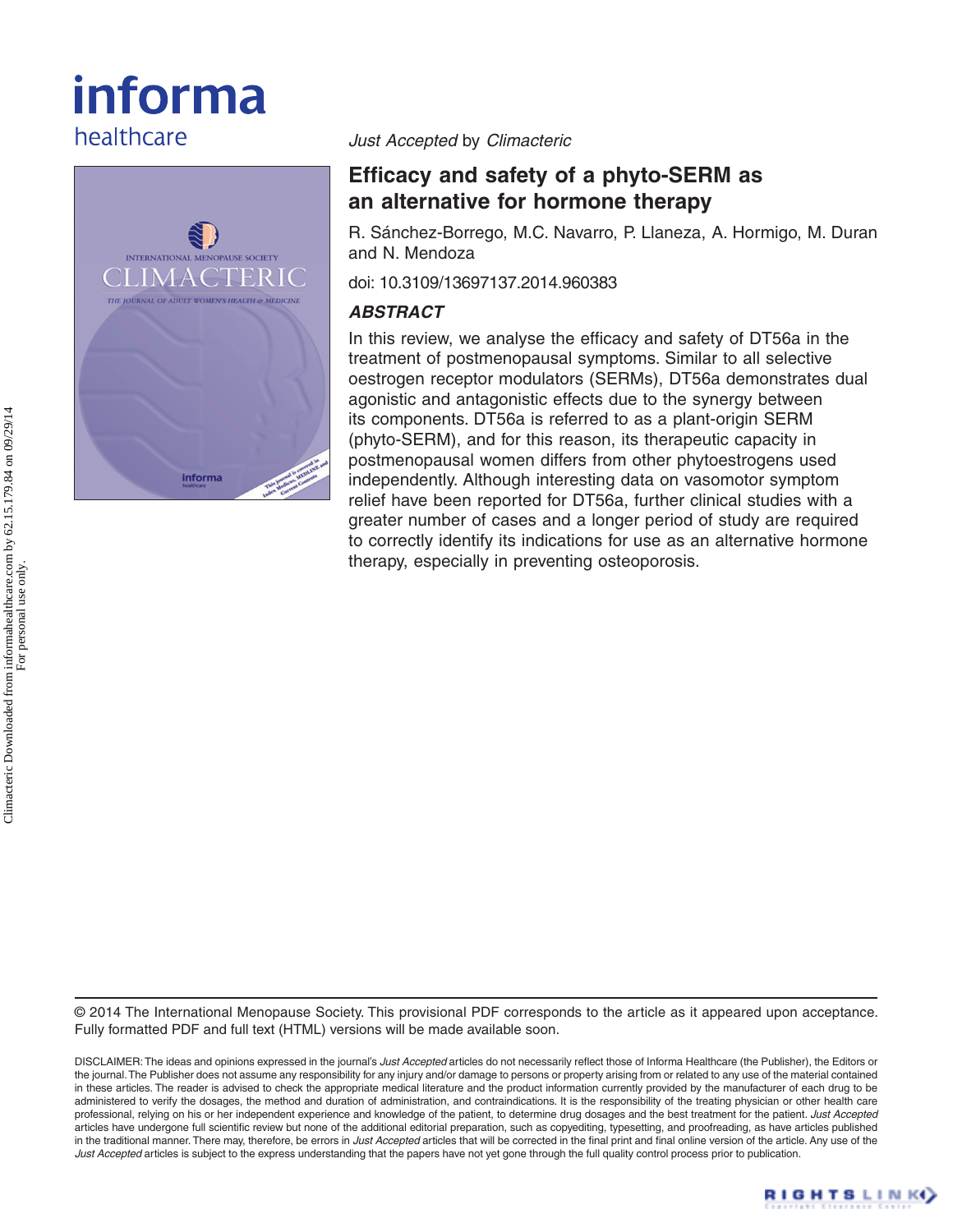# **Efficacy and safety of a phyto-SERM as an alternative for hormone therapy**

R. Sánchez-Borrego<sup>1</sup>, M.C. Navarro<sup>2</sup>, P. Llaneza<sup>3</sup>, A. Hormigo<sup>4</sup>, M. Duran<sup>5</sup> and N. Mendoza<sup>6</sup>

<sup>1</sup>DIATROS, Clínica de Atención a la Mujer. Barcelona, <sup>2</sup>Universidad de Granada. Departamento de Farmacología. Granada, <sup>3</sup>Hospital Universitario Central de Asturias. Servicio de Ginecología y Obstetricia, <sup>4</sup>UGC Puerta Blanca. Málaga, <sup>5</sup>ICGON (*Instistut Clinic Ginecologia Obstetricia Neonatologia*) Hospital Clinic, Barcelona, <sup>6</sup>Universidad de Granada, Departamento de Obstetricia y Ginecología. Granada

Address Correspondence to: Nicolas Mendoza MD PhD, Maestro Montero, 21, 18004 Granada, Spain. E-mail: nicomendoza@telefonica.net

Short title: review of phyto-SERM

#### ABSTRACT

Trieghtal Universation Central de Asturas. Service de Ginecologia y Obstetnica. "UGC PICSOM (Institut Clinic Ginecologia Obstetnica Neonatologia) Hospital Clinic, Barcelona, <sup>1</sup>t<br>Departamento de Obstetnica y Ginecologia Ob In this review, we analyse the efficacy and safety of DT56a in the treatment of postmenopausal symptoms. Similar to all selective oestrogen receptor modulators (SERMs), DT56a demonstrates dual agonistic and antagonistic effects due to the synergy between its components. DT56a is referred to as a plant-origin SERM (phyto-SERM), and for this reason, its therapeutic capacity in postmenopausal women differs from other phytoestrogens used independently. Although interesting data on vasomotor symptom relief have been reported for DT56a, further clinical studies with a greater number of cases and a longer period of study are required to correctly identify its indications for use as an alternative hormone therapy, especially in preventing osteoporosis.

Key words: phytotherapy, phytoestrogens, menopause, lignans, SERM

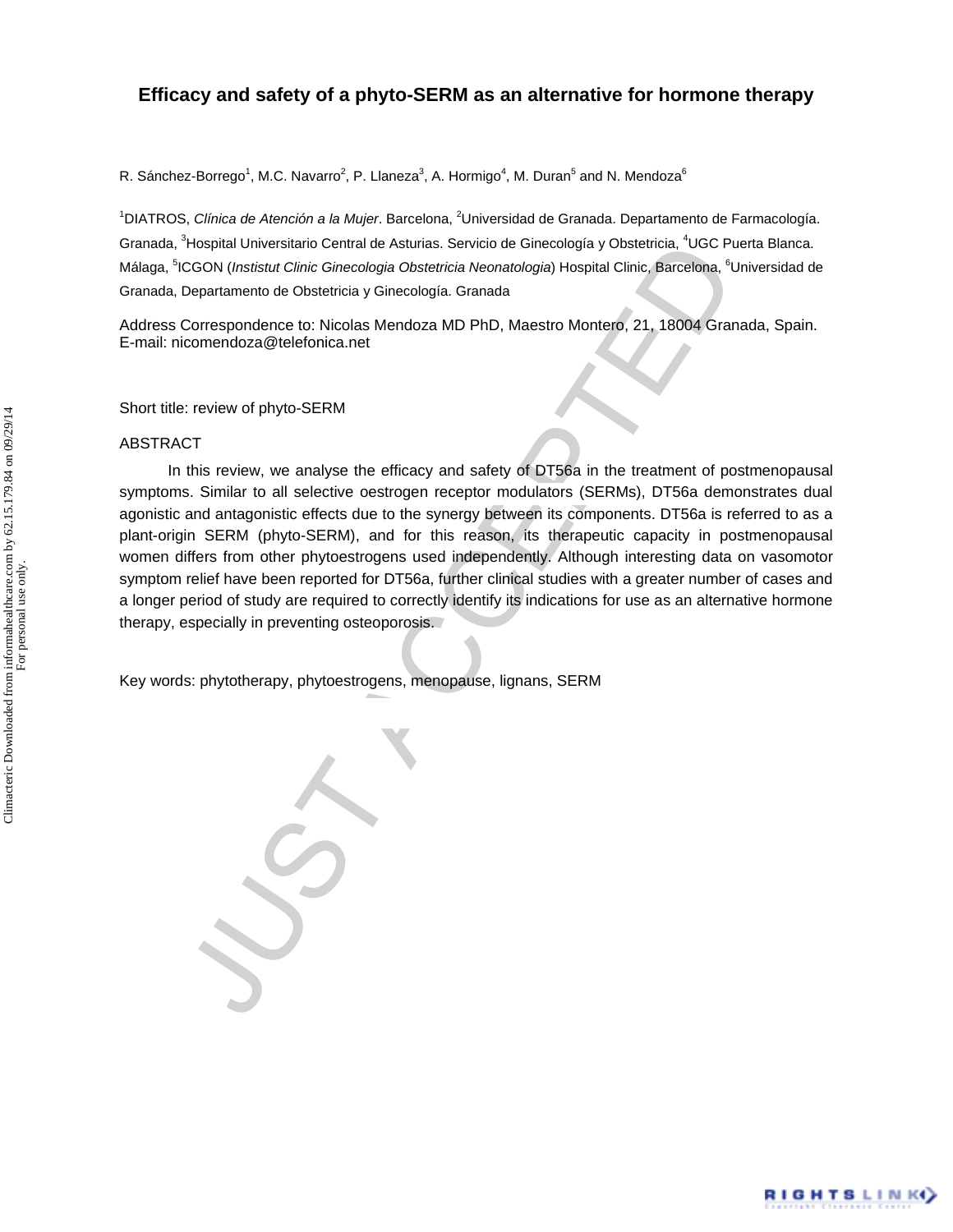#### **INTRODUCTION**

Postmenopausal oestrogen deficiency produces vasomotor symptoms, vaginal dryness and an increased risk of osteoporosis. Oestrogen- and gestagen-based hormone therapy (HT) is the first option to alleviate these ailments. However, the potential for side effects negatively impacts the use of HT and instead promotes the use of alternative treatments.

Oestrogen-like natural substances (phytoestrogens) or oestrogen-rich diets can provide soft hormonal effects. There are three main types of phytoestrogens in dietary and pharmacological forms, including isoflavones, coumestans and lignans, and there is a growing interest to identify whether better results are obtained when two or more of such compounds are consumed together compared to individually.<sup>1</sup>

DT56a (Femarelle) is a natural medication that contains a variety of phytoestrogens originating from tofu. Treatment with DT56a affects the bone, vascular tissue and nervous system in a similar manner as oestrogen but delivers an antagonist effect in breast and uterus tissue. These dual effects are why DT56a is classified as a selective oestrogen receptor modulator (SERM), specifically a phyto- $SERM<sup>2</sup>$  The objective of this review was to analyse the efficacy and safety of DT56a in the treatment of menopausal problems as an alternative to HT.

## **METHODS**

#### **Selection of studies**

We searched the PubMed database for all articles, in all languages, published in peer-review journals through December 2013 using the search strategy displayed in Appendix A. First, we included articles that there were relevant to show the effects of DT56a (Femarelle). Articles in which combined phytoestrogens treatment or prevention of menopausal symptoms or consequences were also included. Inclusion criteria were: any experimental or clinic study focusing on DT56a.

#### **Assessment of study quality and data synthesis**

by so a powing interact to identify whether better results are obtained solar on once of such<br>is a growing interest to identify whether better results are obtained when two or more of such<br>together compared to individually We followed PRISMA guidelines for systematic reviews (http://www.prisma-statement.org/statement.htm). PICOS (population, interventions, comparators, outcomes, studies design) criteria were formulated a priori to guide the review's scope and the search procedure, selection and synthesis of the literature. The authors independently conducted the search and screened studies for inclusion, extracted and checked the data, and synthesized the findings. The authors independently determined the adequacy of the design of the studies and their main methodological characteristics in order to ascertain the validity of eligible research. Disagreements were resolved by discussion and consensus. When duplicates of a study were found, we selected which was more detailed or pieced together data from the multiple reports indicating the corresponding references.

# **RESULTS**

The literature search revealed 17 studies, but the current systematic review was based finally on 13 publications. Full articles that met the inclusion criteria were reviewed in detail. Data items to be considered were discussed by the review authors and appear in Table 1. Other relevant papers were used for reference list purposes.

#### **Mechanism of action**

DT56a is a tofu derivative containing at least 11 types of phytoestrogens, such as isoflavones, lignans and coumestans. Laboratory studies have demonstrated the SERM action of DT56a, showing increased levels of the creatinekinase (CK) enzyme in the cerebrovascular and bone tissues but not in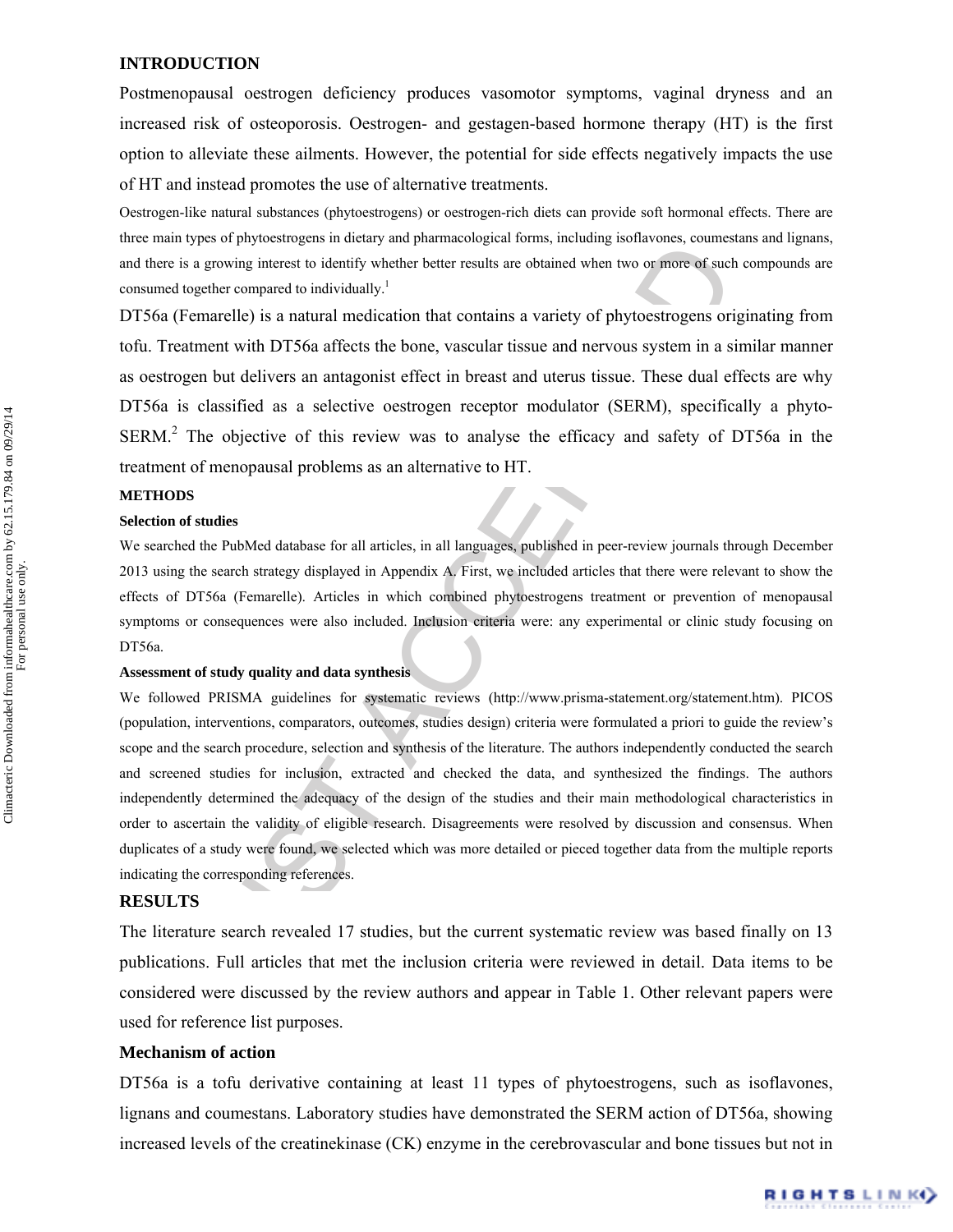the uterus.<sup>3,4</sup> This marker has been used to assess activation of the oestrogen receptor (ER) and, like other phytoestrogens, has also been used to confirm the affinity of DT56a to ER-β (100,000-fold higher than that for ER-α, thus demonstrating its limited oestrogenic action in the endometrium and breast.<sup>5</sup> Additionally, DT56a demonstrates an enzymatic inhibition capacity of hormone metabolism and shows a significant antioxidant effect.<sup>6</sup>

# **Efficacy**

#### **1. Efficacy against vasomotor symptomatology**

Two observational studies have analysed the efficacy of DT56a in terms of an improvement in menopausal symptoms. In the American study, which included 80 postmenopausal women over a 12-month period and compared two different DT56a doses (644 and 344 mg/day), vasomotor symptoms were decreased in up to 75% of subjects, headaches in 65% and joint pain in 70%, with no breast, endometrial or hormonal changes following its use.<sup>7</sup>

ey against vasomotor symptomatology<br>valuations shures on a memorial of the effects of 19186a in terms of an improvement in memopaus<br>can study, which included 80 postmenopausal women over a 12-month period and compar<br>aca s In the Greek study, two groups of 89 symptomatic postmenopausal women received DT56a or HT randomly, and the results were compared between the treatment group and a control group of women who rejected the treatment. The results revealed a decrease in vasomotor symptoms with both treatment respect to control; but it seems that HT was better than DT56a (mean difference in Kupperman score, DT56a group: -3.98, HT group -5.601, no treatment group +1.76, p-value  $\leq 0.001$ ).<sup>8</sup>

An Italian study in animals showed that DT56a had an effect on the opioid system similar to oestrogens, which may explain the clinical effects of this phyto-SERM on menopausal symptoms.<sup>9</sup>

## **2. Actions on the bone**

Animal research studies with DT56a have revealed similar effects in bone and cartilage when comparing DT56a to other forms of oestrogen. An increase in CK was responsible for these oestrogenic effects, as measured in the cancellous and cortical bone.<sup>10</sup>

In another study from the same group that used osteoblast cultures from postmenopausal women, DT56a was active in normoglycaemic and hyperglycaemic environments. Of note, this effect differed from that observed with oestradiol, which loses its efficacy in hyperglycaemic environments. This property of DT56a may be useful for improving the bone health of postmenopausal women with alterations in carbohydrate metabolism.<sup>11</sup>

Only one article has evaluated the clinical effect of DT56a on the bone mineral density (BMD) of postmenopausal women. This one-year prospective study used two different doses of DT56a (644 and 344 mg/day) and showed that, compared to the baseline measurement, the vertebral bone BMD increased only with the 644 mg/day dosage. $<sup>2</sup>$ </sup>

#### **3. Actions on the cardiovascular system**

The effect of DT56a on vascular tissue has been demonstrated in animal research studies. In ovariectomised rats, increased levels of CK produce an oestrogenic effect similar to that observed in the bone and vascular tissue of the nervous system.<sup>12</sup>

In an observational study of 32 postmenopausal women with severe vasomotor symptoms, including 7 women with some type of thrombophilia, DT56a did not lead to changes in platelet function, which indicates that this compound may represent a useful alternative to HT in patients with thrombotic risk. $13$ 

Climacteric Downloaded from informahealthcare.com by 62.15.179.84 on 09/29/14<br>For personal use only. Climacteric Downloaded from informahealthcare.com by 62.15.179.84 on 09/29/14 For personal use only.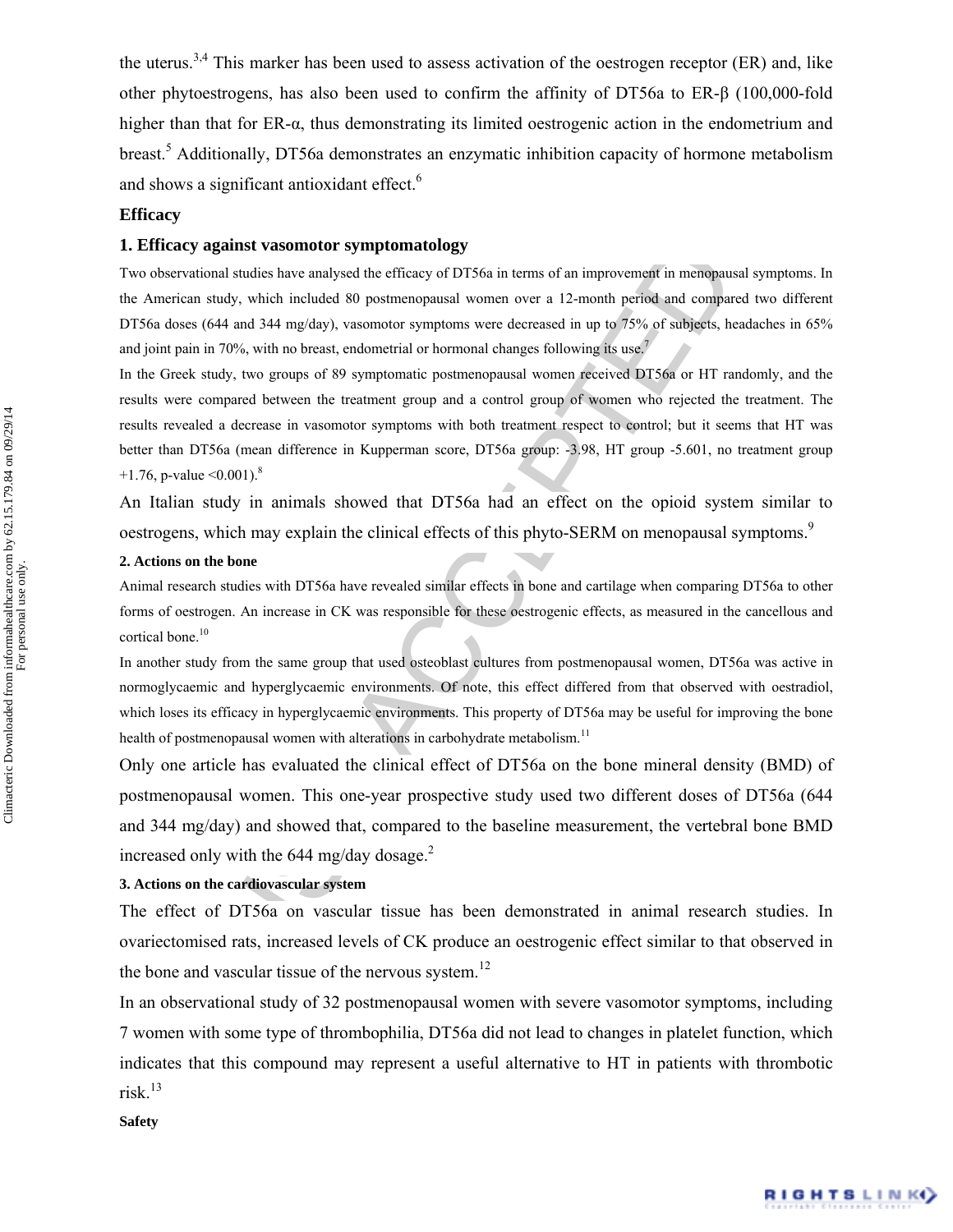The special affinity of DT56a to ER-β leads to minimal effects in tissues where ER-α predominates (uterus, ovary and breast). In fact, DT56a increases CK (oestrogenic effect) levels in the bone and vascular tissue, but not in the uterus, as observed in animal research studies. One of these animal trials showed that bone and uterine CK levels were increased with oestradiol and a high dose of injected DT56a, while the bone CK (but not uterine CK) level was increased when DT56a was administered orally in low doses. In the same study, when prescribing raloxifene, the action of oestradiol and DT56a was blocked at all levels.<sup>14</sup>

In another laboratory study using ovariectomised rats, Tofupill supplementation led to much lower oestrogenic effect compared to the effects of conjugated equine oestrogens on the reproductive tract (vaginal epithelium, myometrium and uterine weight).<sup>15</sup>

Regarding mammary safety, in studies using MCF-7 breast cancer cell lines, cellular proliferation was not observed with the typical dose of DT56a compared to the use of oestrogens.<sup>16</sup>

Furthermore, other experimental animal studies suggest that DT56a may provide liver protection through a mechanism that involves several components of the cellular immune response.<sup>17</sup>

Two previous studies from Yoles *et al* <sup>2,7</sup> provided data on endometrial safety using two doses of DT56a. In these studies designed to analyse the effects of two doses of DT56a on BMD and the symptoms of healthy postmenopausal women, changes in endometrial thickness or hormone levels during the year-long duration of the study were not observed at either dose.<sup>2,7</sup>

#### **Drug interactions**

In the current literature, DT56a has not been associated with any serious adverse effects, and no data are available regarding its interaction with other drugs.

## **DISCUSSION**

al and DT56a was blocked at all levels."<br>
The laboratory study using ovariectomised rats, Tofupill supplementation led ter laboratory study using ovariectomised rats, Tofupill supplementation led terms effect compared to *To the best of our knowledge, this is the first review on the use of DT56a (Femarelle). With the objective of considering DT56a as an alternative to HT, this review analysed experimental and clinical data for this phyto-SERM, presenting data on its efficacy for the improved relief of vasomotor symptoms, its effect on halting postmenopausal bone loss and its safety profile for hormone-dependent organs. In general, our findings agree with the current "trend" suggesting that the use of a combination of different phytoestrogens is more effective and safe than using a single form.<sup>1</sup>*

It is widely accepted that a considerable percentage of postmenopausal women experience significant changes in their quality of life due to hypoestrogenism.<sup>18</sup> Although the combination of natural products to relieve menopausal symptoms has been increasingly studied, the precise mechanism that mediates the effects of hypoestrogenism remains unknown. However, a multifactorial hypothesis is generally accepted, especially when trying to explain which neurotransmitters (dopamine, noradrenaline or endogenous opioid peptide) are implicated in changes to the hypothalamic thermoregulatory centre.<sup>19</sup>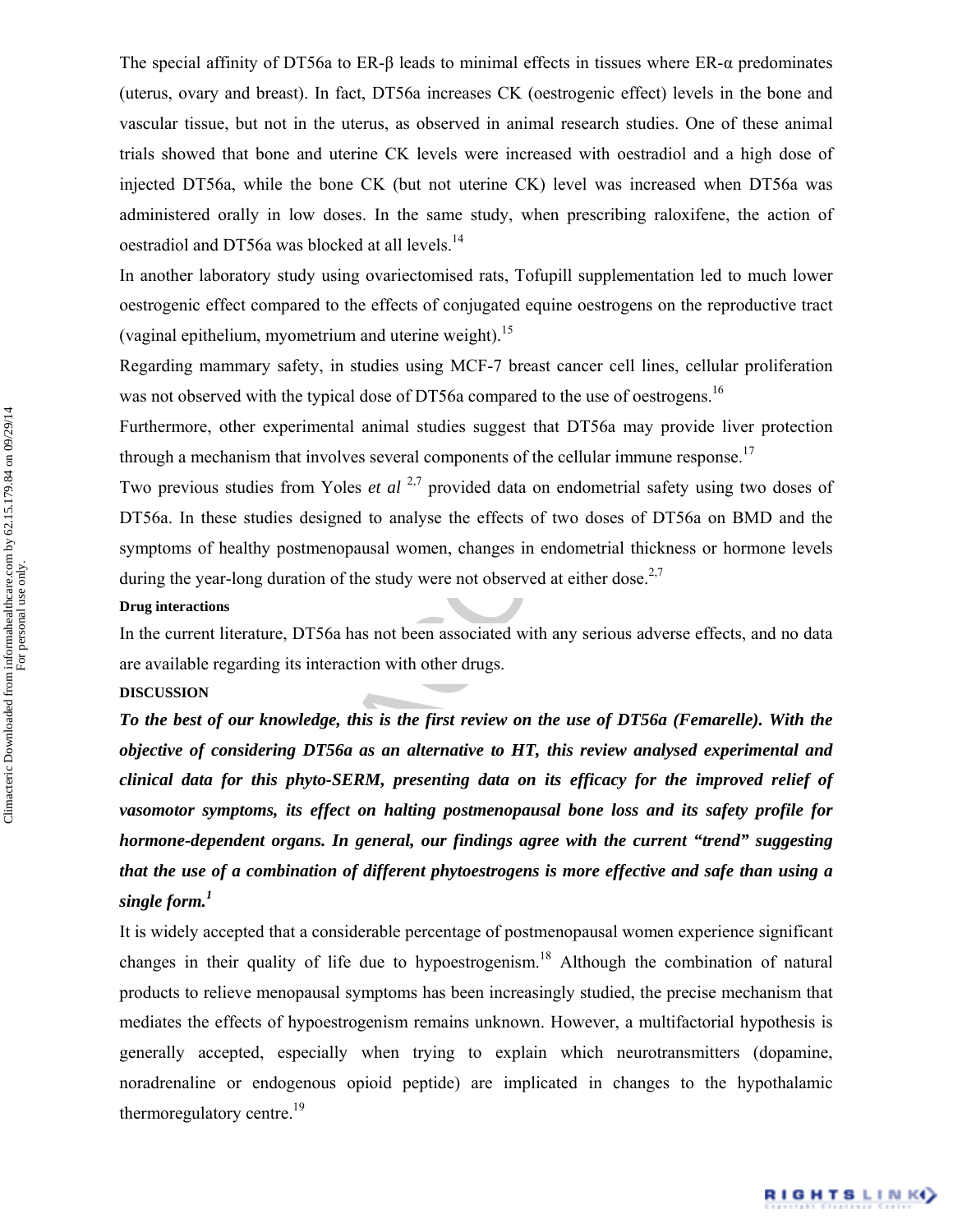It is generally agreed that HT is the first option for menopausal symptom relief, although the side effects, or the fear of suffering from them, has decreased the use of HT, and alternative measures have been developed related to the pharmacological and dietetic intake of phytoestrogens.<sup>20</sup> The use of such alternative treatment options varies depending on the analysed region of the world, in the same way that there are differences in digestive processes and intestinal flora between populations. For example, Asian diets are high in isoflavones from soybeans, while Western diets include vegetables with high levels of lignans.<sup>21</sup> In addition, the consumption of these compounds is low in Europe, especially in southern countries. $^{22}$ 

Es with high levels of lignans.<sup>43</sup> In addition, the consumption of these compotes especially in southern countries.<sup>23</sup> In addition, the consumption of these composite specially in southern contries.<sup>23</sup> In the exact com Although the exact composition of DT56a remains unknown, this compound is derived from tofu and contains more than 11 types of phytoestrogens. Moreover, the joint actions of such components may be related to the plant origin of this SERM, or its classification as a phyto-SERM.<sup>2</sup> However, the lack of understanding of this substance makes its management confusing and leads to studies that analyse the isolated or combined effect of its components. The majority of previous research and the medical indications for phytoestrogens during menopause have been obtained in isoflavones, although data on the efficacy of lignans and coumestans is also available.<sup>23</sup> In addition, these compounds all present common structural characteristics, such as 17β-oestradiol, which is recognised by the ER (mainly ER-β).<sup>24</sup>

The differences between these compounds likely depend on structural issues and bioavailability, which cases some compounds to behave individually as  $SERMs$ <sup>25,26</sup> In this regard, enterodiol and enterolactone, which are lignans metabolites, demonstrate an oestrogenic effect on bone  $2^{1, 27}$  but an anti-oestrogenic effect on breast cancer cell cultures.<sup>28</sup> Other compounds (acteoside and martynoside) have shown a significant anti-proliferative effect on the endometrium.<sup>29</sup> Additionally, in general, lignans demonstrate the same antioxidant activity as isoflavones<sup>30</sup>, whereas for coumestans, these compounds show greater affinity to the ER than genistein<sup>31</sup> and also impact enzymes involved in hormone metabolism.<sup>32</sup>

Previous studies have also reported the combined effect of isoflavones and lignans. In particular, a study performed in 80 recently menopausal women observed a significant reduction in menopausal hot flashes after 3 months of combined therapy with isoflavones, lignans and black cohosh compared to a control group that received only calcium tablets.<sup>33</sup> Although this was not a direct comparative study, it can be inferred that this synergism resulted in more significant and more rapid relief of hot flashes.

Meanwhile, articles directly analysing the efficacy of DT56a on vasomotor symptoms have reported more rapid and continuous relief (2 to 4 weeks) compared to that observed in studies analysing only the effect of isoflavones. This difference is likely due to the phytoestrogen combination of different pharmacokinetics. This synergism has also been observed in the treatment for vaginal atrophy, although this application may require further investigation.<sup>34</sup>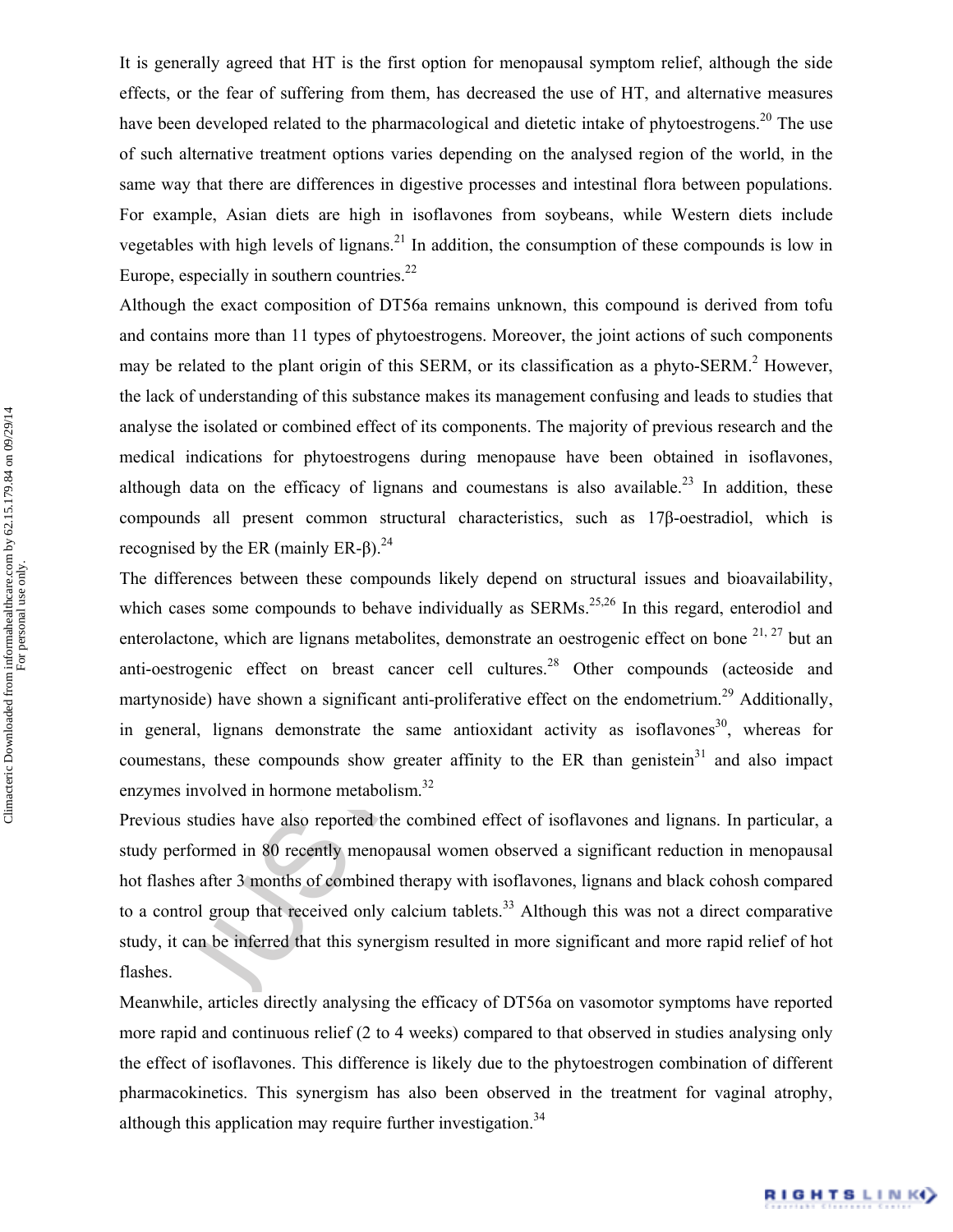Regarding osteoporosis, which affects one-third of all postmenopausal women, all treatments capable of ameliorating this condition should be considered.<sup>35</sup> Although there is a lack of sufficient evidence to affirm that phytoestrogens may prevent the occurrence of osteoporotic fractures, some bone protection has been observed.<sup>36</sup> Moreover, it has been suggested that some compounds (such as alpha-linolenic acid) show added bone protection arising from the synergism between their oestrogenic effect and antioxidant action.37

The use of DT56a has also shown to improve bone mass in healthy postmenopausal women with vasomotor symptoms.<sup>7</sup> Although a randomised controlled trial (RCT) is required to study women with a low BMD, the results of this prospective study are sufficiently promising to suggest DT56a as an alternative to HT in the prevention of osteoporosis. Additionally, this article warns that a dose greater than 644 mg/day or duration longer than 6 months is required for the effective maintenance of BMD.<sup>2</sup>

Research studies on the effect of DT56a on bone show that the activity of this phyto-SERM is maintained in normoglycaemic and hyperglycaemic environments. This result differs from that seen with oestradiol, which loses its effectiveness in hyperglycaemic environments, and this result could be applied to improve the bone health of postmenopausal women with an alteration in carbohydrate metabolism.<sup>11</sup>

Many benefits and risks of menopause treatments are related to cardiovascular effects. Vascular health is also affected by postmenopausal hypoestrogenism, although it seems that the risk/benefit balance of HT is highly dependent of the previous arterial health state. Therefore, HT may be valuable in women without vascular pathology during the "window period" in the immediately years following menopause, rather than in the presence of atheromatous lesions or in women older than 65 years of age.<sup>20</sup> Similarly, cardiovascular protection can also be conferred from treatment with phytoestrogens due to their binding capacity to the ER without the reported side effects, mainly thrombogenic, described for HT.<sup>38</sup> Furthermore, the findings of an observational study on 32 postmenopausal women with severe vasomotor symptoms, including 7 women with some degree of thrombophilia, who received DT56a and the absence of any alterations in platelet function were interesting. However, additional studies on this subject are required, as this may represent an advantage of DT56a and a clear alternative to HT in patients with a thrombotic risk.<sup>34</sup>

of DT56a has also shown to improve bone mass in healthy postmenopausal<br>or symptoms<sup>7</sup>. Although a randomised controlled trial (RCT) is required to<br>the WBMD, the results of this prospective study are sufficiently promising Aside from the thrombotic risk, the safety concern for phyto-SERMs has focused on their effects on the uterus and breast. Laboratory studies have shown that DT56a does not have an oestrogenic effect in the uterus and does not have an effect on cellular proliferation in cultures of mammary cancer cells. Moreover, if we apply the findings of studies analysing the mammary and endometrial actions of phytoestrogens, it is possible that these compounds could have antitumor effects. Therefore, lignans, due to their anti-oestrogenic uterine effects, may reduce the risk of endometrial adenocarcinoma (IRR 0.93, 95%CI 0.84, 1.04).<sup>39</sup> However, only one clinical study has measured the safety of two doses of DT56a<sup>7</sup>, in an attempt to analyse the effects of varying doses of DT56a on the BMD of healthy postmenopausal women. This year-long study did not observe changes in endometrial thickness or hormone levels following treatment with either dose.<sup>2</sup>

Safety data on phytoestrogen intake regarding the mammary glands have also been reported, even in breast cancer survivors.<sup>40</sup> Other studies have also reported a reduction in the risk of cancer, although these data are limited and controversial.<sup>41</sup> Moreover, it remains unclear whether the use of DT56a,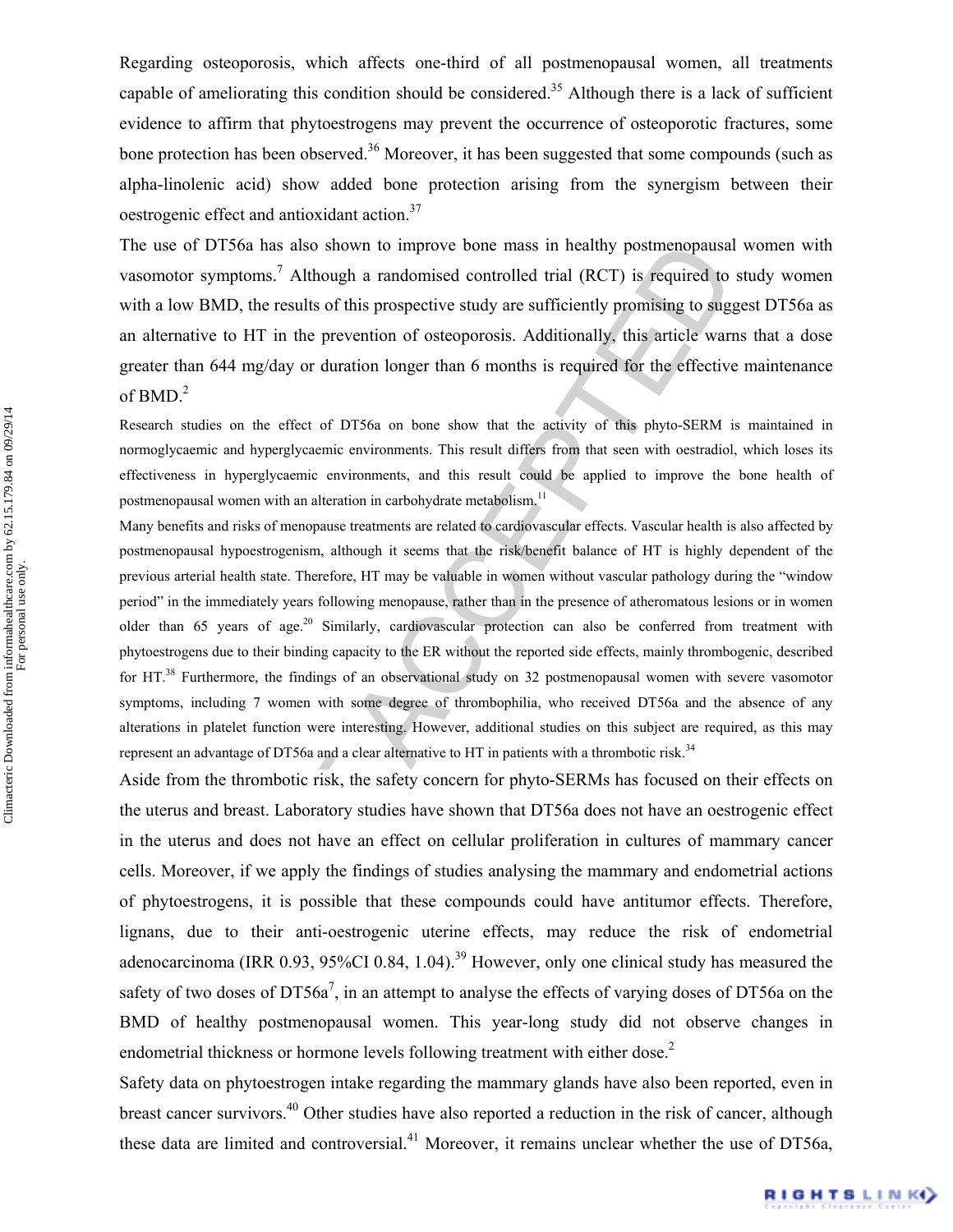together with tamoxifen or anastrozole, would produce interactions and reduce the benefits of treatment.42 Nevertheless, according to a breast cancer survivors' treatment guide, it is recommended to avoid the intake of phytoestrogens during breast cancer treatment.<sup>43</sup>

Finally, severe adverse effects of DT56a were not reported in the reviewed articles, and data on possible interactions with other drugs are not available. Again, this information can only be inferred from that previously published for other phytoestrogens. Thus, most side effects described include mild gastrointestinal alterations. Following a high treatment dose and when administered with nonsteroidal anti-inflammatory drugs, vaginal bleeding has been observed. In addition, because bacterial flora is necessary to transform these compounds into their active forms, joint intake with antibiotics may decrease their effect.<sup>44</sup> It should also be noted that isoflavones are enzymatic inhibitors of the cytochrome  $P_{450}$ , which in theory would maximise the toxicity of some substances when taken jointly. For example, there is an in vitro interaction between alcohol and daidzin that inhibits the aldehyde dehydrogenase enzyme involved in the metabolism of alcohol, and interactions between ipriflavone (a synthetic derivative of the isoflavones) and theophylline, phenacetin or tolbutamide that may reduce the metabolism and elimination of these substances. Similarly, phytoestrogens also behave as enzymatic inductors, which could facilitate the clearance of drugs such as thyroid hormones, thereby decreasing their therapeutic effect.<sup>45</sup>

In previous performed observational studies, side effects of treatment with phytoestrogens and other drugs were not observed in postmenopausal women.<sup>46</sup>

stromitestimal alterations. Following a high treatment dose and when administanal anti-inflammatory drugs, vaginal bleeding has been observed. In additional anti-inflammatory drugs (means between their effect<sup>44</sup> It shoul The main limitations of this review are related to the composition of DT56a, which was not sufficiently detailed, and its restricted use during the postmenopausal period. Additionally, the scarcity and heterogeneity of previous studies impede the potential usefulness of DT56a for relieving other common symptoms related to menopause, such as arthralgia, insomnia and vaginal atrophy. One of the main attractions of DT56a, i.e., the possibility of osteoporosis prevention, also presents limitations because this capacity could not be established in follow-up studies lasting less than 2 years. However, these limitations also open the door to future investigations, mainly in the areas of design, efficacy and safety. In particular, future studies should be mainly designed as RCTs, and efficacy analysis should focus on other conditions of postmenopausal woman, mainly vaginal atrophy, other psychological symptoms and the prevention of osteoporosis. Moreover, there is a need to extend the duration of such studies to longer than 2 years. Finally, it would be interesting to evaluate the dose-response relationship between DT56a (and all component phytoestrogens) and the risk of developing breast cancer.

#### **CONCLUSION**

In conclusion, DT56a demonstrates agonistic and antagonistic effects depending on the target tissue, which is why this compound is considered a phyto-SERM. Its therapeutic efficacy in postmenopausal women differs from that of other phytoestrogens used independently, likely due to the synergic actions of its components. Although interesting data on the relief of vasomotor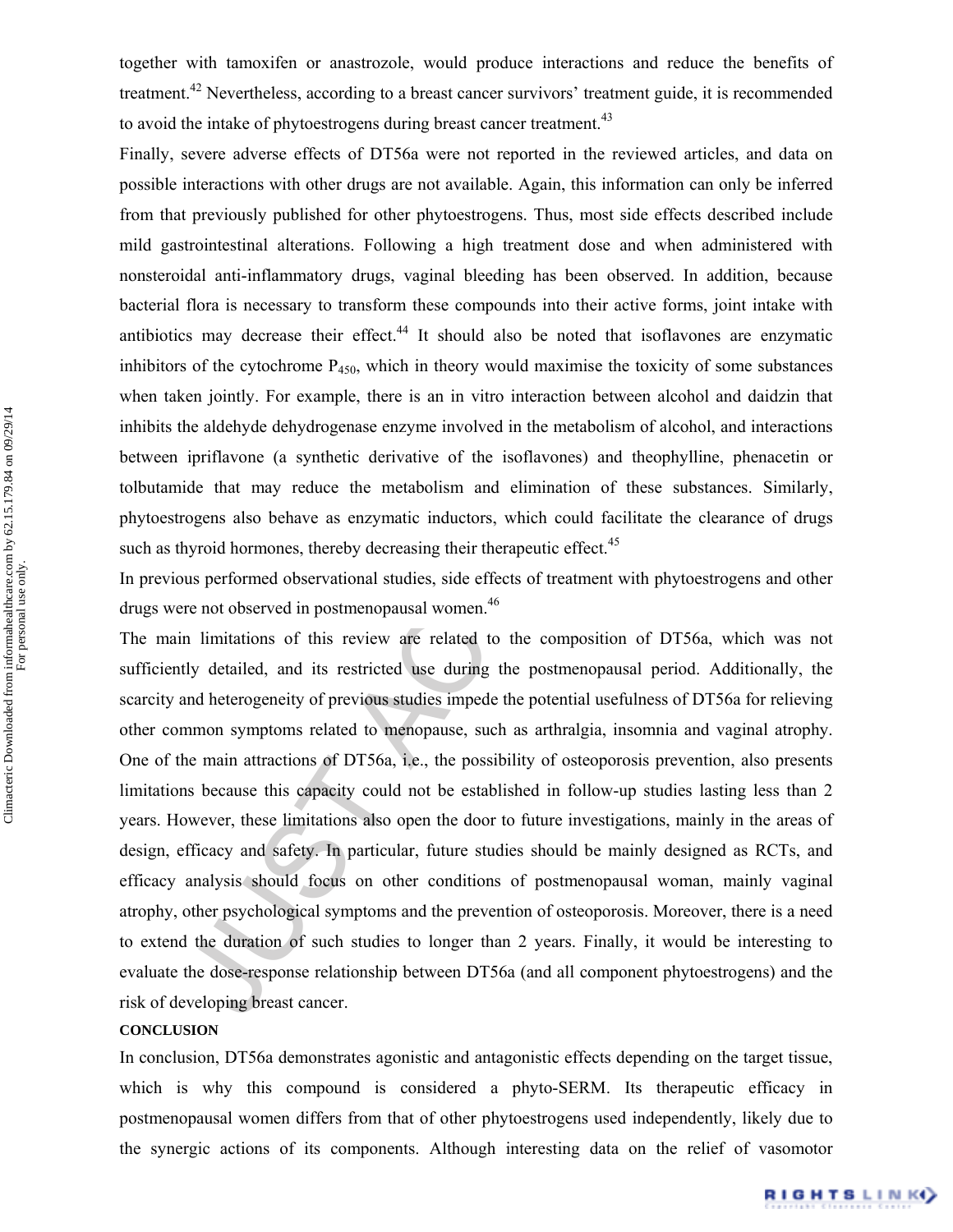symptoms are available, additional studies with greater numbers of cases and longer durations are required to correctly set the indications for DT56a as an alternative to HT, especially in the prevention of osteoporosis.

# **REFERENCES**

1. Sánchez-Borrego R, Coronado P, Pérez-López FR. Responding to Menopause. Answer to Emergent Controversies. The Spanish Menopause Society and Women's Health. *Climacteric* 2011; 14:44.

strogen receptor modulator like substance for the treatment of postmenopausal bone loss. *k*Sonjen D, Katzburg S, Lieberherr M, Hendel D, Yoles I. DT56a stimulates gender-specifie in vitro. *J Steroid Biochem Mol Biol.* 2 2. Yoles I, Yogev Y, Frenkel Y, Nahum R, Hirsch M. Kaplan B. Tofupill/Femarell (DT56a)-a new phytoselective estrogen receptor modulator like substance for the treatment of postmenopausal bone loss. *Menopause* 2003; 10:522-5.

3. Somjen D, Katzburg S, Lieberherr M, Hendel D, Yoles I. DT56a stimulates gender-specific human cultured bone cells in vitro. *J Steroid Biochem Mol Biol.* 2006; 98(1):90-6. *J Steroid Biochem Mol Biol* 2006; 98:90-6.

4. Somjen D, Katzburg S, Knoll E, *et al.* DT56a (Femarelle): a natural selective estrogen receptor modulator (SERM). *J Steroid Biochem Mol Biol* 2007; 104:252-8.

5. Dutertre M, Smith CL. Molecular mechanisms of selective estrogen receptor modulator (SERM) action. *J. Pharmacol Exp Ther* 2000; 295:431-7.

6. Robb EL, Stuart JA. Multiple phytoestrogens inhibit cell growth and confer cytoprotection by inducing manganese superoxide dismutase expression. *Phytother Res 2013*; DOI: 10.1002/ptr.4970

*7.* Yoles I, Yogev Y, Frenkel Y, Hirsch M, Nahum R, Kaplan B. Efficacy and safety of standard versus low-dose Femarelle (DT56a) for the treatment of menopausal symptoms. *Clin Exp Obstet Gynecol* **2004**; **31**:**123-6.**

8. Labos G, Trakakis E, Pliatsika P, *et al.*Efficacy and safety of DT56a (Femarelle) compared to hormone therapy in Greek postmenopausal women. *J Endocrinol Invest* 2013; 36(7):521-6.

9. Pluchino N, Merlini S, Cubeddu A, *et al.* Brain-region responsiveness to DT56a (Femarelle) administration on allopregnanolone and opioid content in ovariectomized rats. *Menopause* 2009;16:1037-43.

10. Somjen D, Katzburg S, Livne E, Yoles I. DT56a (Femarelle) stimulates bone formation in female rats. *BJOG*  2005; 112:981-5

11. Somjen D, Katzburg S, Sharon O, Hendel D, Yoles I. DT56a (Femarelle), contrary to estradiol-17β, is effective in human derived female osteoblasts in hyperglycemic condition. *J Steroid Biochem Mol Biol* 2011; 123:25-9.

12. Somjen D, Yoles I. DT56a stimulates creatine kinase specific activity in vascular tissues of rats. *J Endocrinol Invest* 2003; 26:966-971.

13. Nachtigall MJ, Jessel RH, Flaumenhaft R, *et al.* The selective estrogen receptor modulator DT56a (Femarelle) does not affect platelet reactivity in normal or thrombophilic postmenopausal women. *Menopause* 2011; 18:285-8.

14. Somjen D, Yoles I. DT56a (Tofupill/Femarelle) selectively stimulates creatine kinase specific activity in skeletal tissues of rats but not in the uterus. *J Steroid Biochem Mol Biol* 2003; 86:93-8.

15. Oropeza M, Orozco S, Ponce H, Campos M. Tofupill lacks peripheral estrogen-like actions in the rat reproductive tract. *Reprod Toxicol* 2005; 20:261-6.

16. Yoles I, Lilling G. Pharmacological doses of the natural phyto-SERM DT56a (Femarelle) have no effect on MCF-7 human breast cancer cell-line. *Eur J Obstet Gynecol Reprod Biol* 2007; 130:140.

17. Shabat Y, Lichtenstein Y, Zolotarov L, Ben Ya'acov A, Ilan Y. Hepatoprotective effect of DT56a is associated with changes in natural killer T cells and regulatory T cells. *J Dig Dis* 2013;14:84-92.

18. Llaneza P, Fernández-Larrea JM, Ferrer J, *et al.* Longitudinal Changes in the Kupperman Index and Quality of Life in Postmenopausal Women without Hormone Therapy. *Climacteric* 2011; 14:150-1.

19. Duran M. Sofocaciones. En: C. Castelo-Branco (ed). *Envejecimiento de la piel y mucosas.* Editorial Médica Panamericana. 2010 pag 41-46.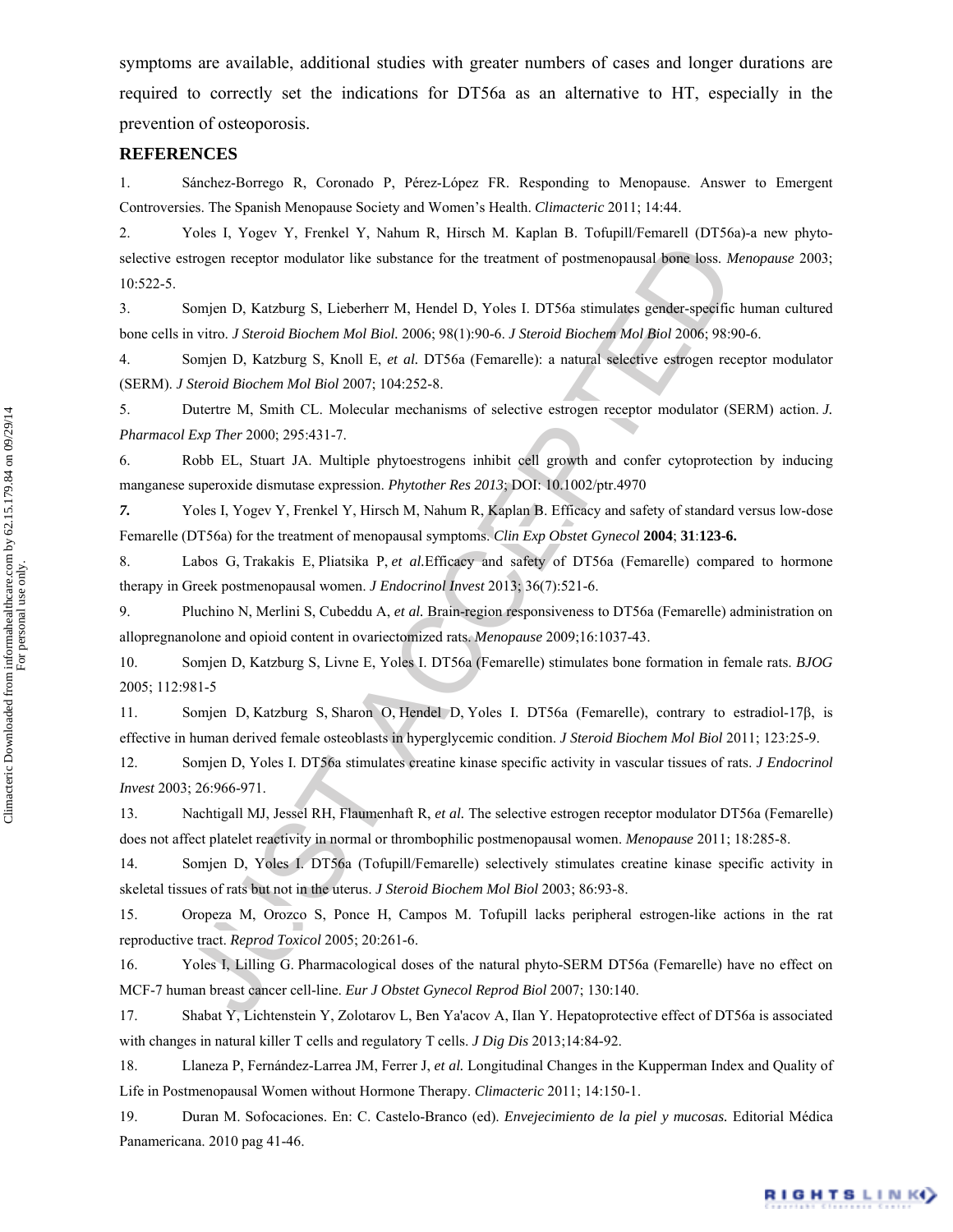20. de Villiers TJ, Gass ML, Haines CJ, *et al.* Global Consensus Statement on menopausal hormone therapy. *Climacteric* 2013; 16: 203-204.

21. Aehle E, Müller U, Eklund PC, Willför SM, Sippl W, Dräger B. Lignans as food constituents with estrogen and antiestrogen activity. *Phytochem* 2011; 72:2396-2405

22. Zamora-Ros R, Knaze V, Luján-Barroso L, *et al*. Dietary intakes and food sources of phytoestrogens in the European Prospective Investigation into Cancer and Nutrition (EPIC) 24-hour dietary recall cohort. *Eur J Clin Nutr* 2012; 66:932-41.

23. Dixon RA. Phytoestrogens. *Annu Rev Plant Biol.* 2004; 55: 225-261

24. Takeuchi S, Takahashi T, Sawada Y, *et al*. Comparative study on the nuclear hormone receptor activity of various phytochemicals and their metabolites by reporter gene assays using Chinese hamster ovary cells. **Biol Pharm Bul.** 2009; 32: 195-202.

25. Vitale DC, Piazza C, Melilli B, Drago F, Salomone S. Isoflavones: estrogenic activity, biological effect and bioavailability. *Eur J Drug Metab Pharmacokinet* 2013; 38:15-25.

26. Lethaby AE, Brown J, Marjoribanks J, Kronenberg F, Roberts H, Eden J. Phytoestrogens for vasomotor menopausal symptoms. **Cochrane Database Syst Rev** 2007;CD001395

27. Arjmandi BH. The role of phytoestrogens in the prevention and treatment of osteoporosis in ovarian hormone deficiency. *J Am Col Nut* 2001; 20:398S-402S

28. Brooks JD, Thompson LU. Mammalian lignans and genistein decrease the activities of aromatase and 17βhydroxysteroid dehydrogenase in MCH-7 cells. *J Steroid Biochem Mol Biol* 2005; 94:461-467.

29. Papoutsi Z, Kassi E, Mitakou S, *et al.* Acteoside and martynoside exhibit estrogenic/antiestrogenic properties. *J Steroid Biochem Mol Biol.* 2006; 98:63-71.

30. Durazzo A, Turfani V, Azzini E, Maiani G, Carcea M. Phenols, lignans and antioxidant properties of legume and sweet chestnut flours. *Food Chem* 2013; 140: 666-671

*Distance is a* syncary and *V i at als comparitive study on the nuclear forming reaction*<br> *Takeuchi* S, Takahashi T. Swada *Y*, *et al.* Comparitive study on the nuclear forming reduced<br> *Y i.22* 195-202.<br> *Yier and* 31. Mueller SO, Simon S, Chae K, Metzler M, Korach K. Phytoestrogens and their human metabolites show distinct agonistic and antagonistic properties on estrogen receptor α (ERα) and ERβ in human cells. *Toxicol Sci* 2004; 230: 558-568

32. Blomquist CH, Lima PH, Hotchkiss JR. Inhibition of 3alpha-hydroxysteroid dehydrogenase (3alpha-HSD) activity of human lung microsomes by genistein, daidzein, coumestrol and C (18)-, C (19)- and C(21)-hydroxysteroids and ketosteroids. *Steroids* 2005; 70:507-514.

33. Sammartino A, Tommaselli GA, Gargano V, di Carlo C, Attianese W, Nappi C. Short-term effects of a combination of isoflavones, lignans and Cimicifuga racemosa on climacteric-related symptoms in postmenopausal women: a double-blind, randomized, placebo-controlled trial. Gynecol Endocrinol 2006; 22:646-650.

34. Nachtigall M, Naftolin F, Nachtigall R, Yoles I, Nachtigall L. A prospective study of DT56a (Femarelle®) for the treatment of postmenopausal vaginal atrophy. *Menopause* 2011; 18:1365.

35. Mendoza N, Sánchez-Borrego R, Villero J, *et al.* 2013 Up-date of the consensus statement of the Spanish Menopause Society on Postmenopausal Osteoporosis. *Maturitas* 2013; 76:99-107.

36. Chiang SS, Pan TM. Beneficial effects of phytoestrogens and their metabolites produced by intestinal microflora on bone health. *Appl Microbiol Biotechnol* 2013; 97:1489-500.

37. Kim Y, Ilich JZ. Implications of dietary α-linolenic acid in bone health. *Nutrition* 2011; 27:1101-1107.

38. Jenkins DJ, Mirrahimi A, Srichaikul K, *et al*. Soy protein reduces serum cholesterol by both intrinsic and food displacement mechanisms**. J Nutr** 2010; 140:2302S–2311S

39. Aarestrup J, Kyrø C, Knudsen KE, *et al.* Plasma enterolactone and incidence of endometrial cancer in a casecohort study of Danish women. *Br J Nutr* 2013; 109:2269-75.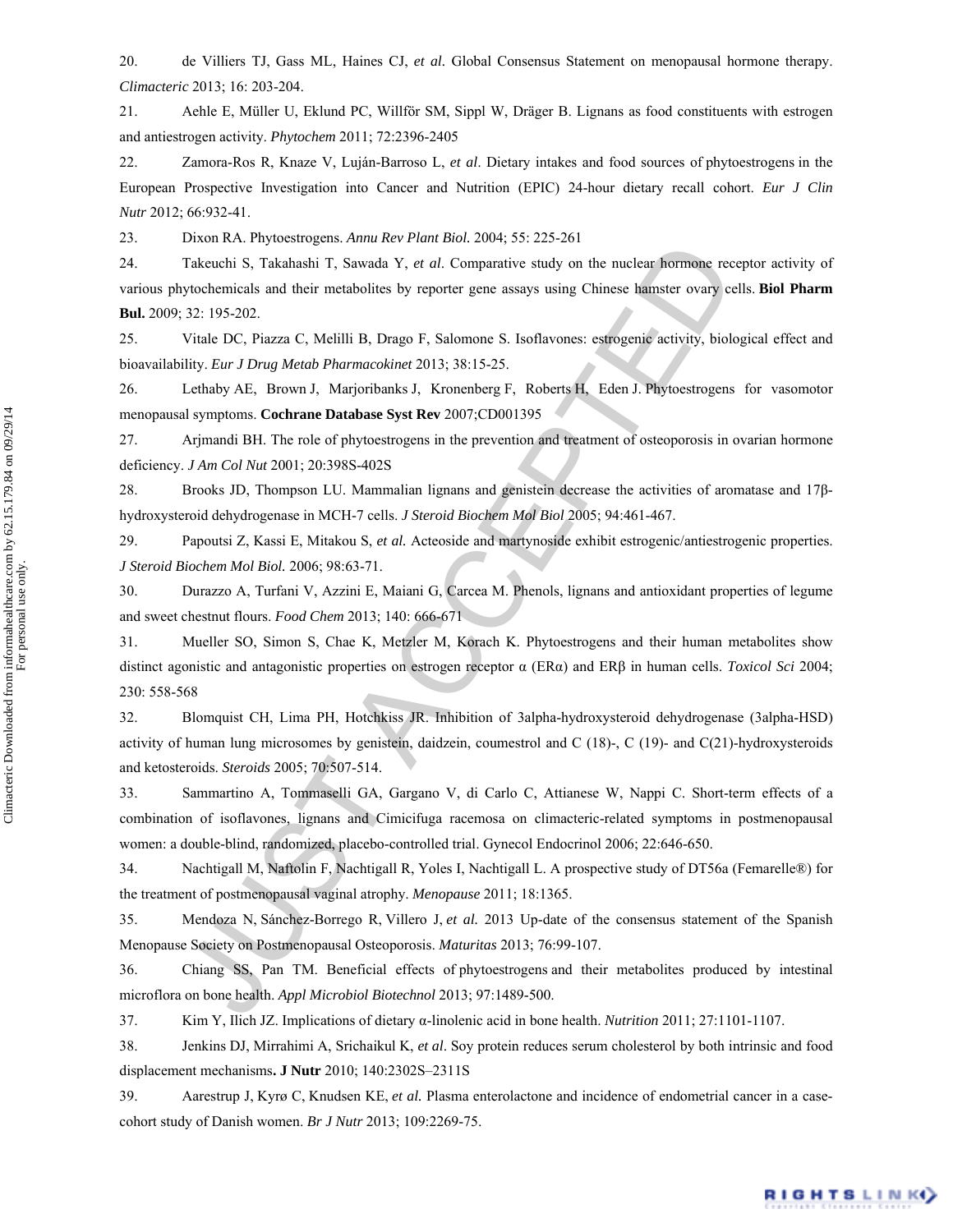40. This P, de Cremoux P, Leclercq G, Jacquot Y. A critical view of the effects of phytoestrogens on hot flashes and breast cancer risk. *Maturitas* 2011; 70:222-6.

41. Dagdemir A, Durif J, Ngollo M, Bignon YJ, Bernard-Gallon D. Breast cancer: mechanisms involved in action of phytoestrogens and epigenetic changes. *In Vivo* 2013; 27:1-9.

42. van Duursen MB, Smeets EE, Rijk JC, Nijmeijer SM, van den Berg M. Phytoestrogens in menopausal supplements induce ER-dependent cell proliferation and overcome breast cancer treatment in an in vitro breast cancer model. *Toxicol Appl Pharmacol* 2013; 269:132-40

43. Sanchez-Borrego R, Mendoza N, Beltran E, *et al.* Position of the Spanish Menopause Society regarding the management of menopausal symptoms in breast cancer patients. *Maturitas* 2013; 75:294-300.

44. Pruthi S, Qin R,Terstreip SA, *et al.* A phase III, randomized, placebo-controlled, double-blind trial of flaxseed for the treatment of hot flashes: North Central Cancer Treatment Group N08C7. Menopause 2012; 19:48-53.

45. Navarro MC, Beltrán E. Fitoestrógenos: Posibilidades terapéuticas. **Revista de Fitoterapia** 2000; **1:**165-80.

46. Hormigo A, García A, García M, *et al.* Estudio clínico para evaluar la efectividad de isoflavonas en mujeres en situación de menopausia. *Toko-ginecol Pract* 2004; 63:522-27.

outent-son-tego N, scheman and the state and the state of the state of the measurement of the measurement of the finance materials. *Maturitas* 2013; 75:294-306<br>Pruhi S, Qin R, Terstreip SA, *et al.* A phase III, rundomize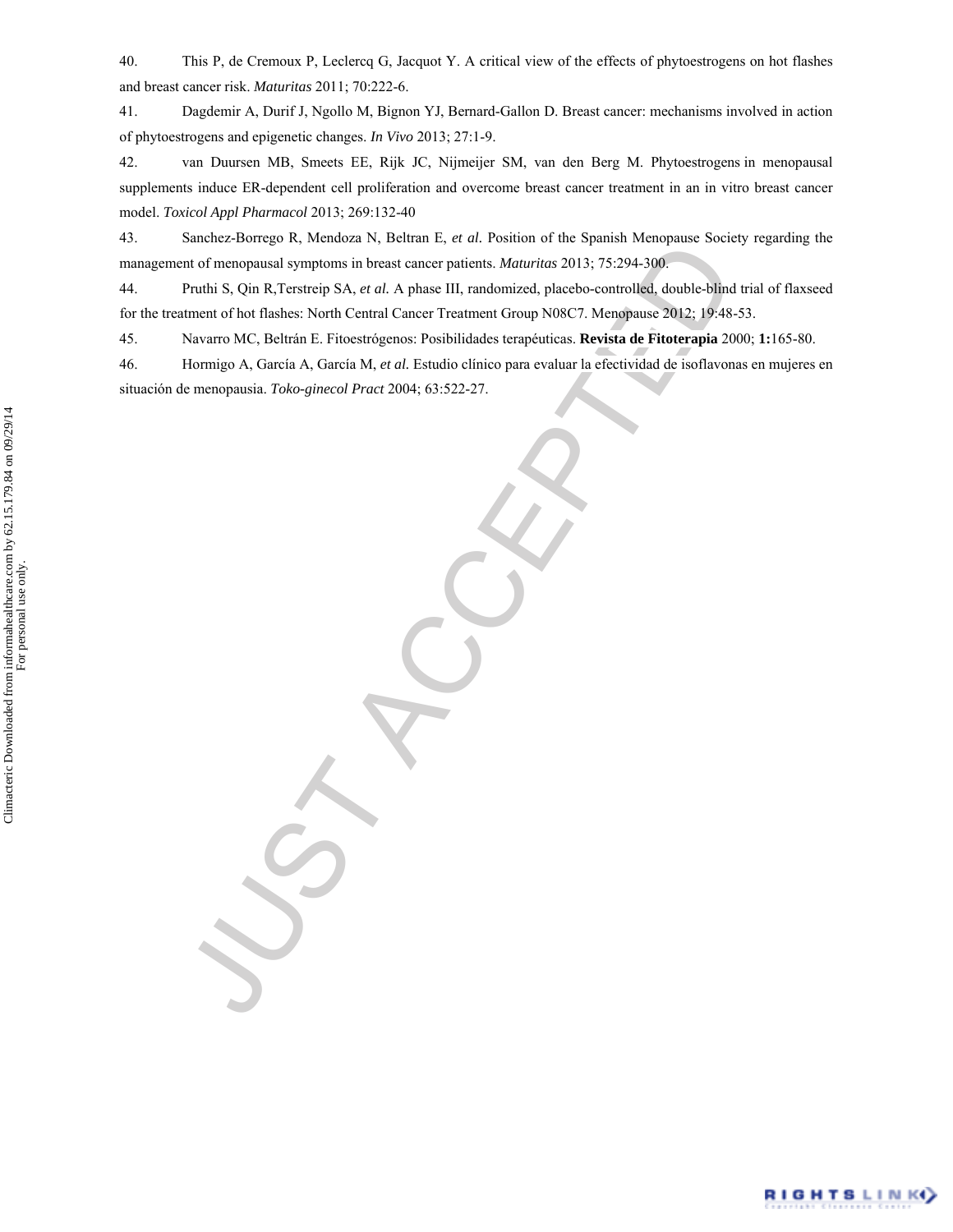# **APPENDIX A**

Search strategy

("DT56a"[Supplementary Concept] OR "DT56a"[All Fields] OR "dt56a"[All Fields]) OR ("DT56a"[Supplementary Concept] OR "DT56a"[All Fields] OR "femarelle"[All Fields]) OR phytoserm[All Fields]

VST ACCEPTED

RIGHTSLINK<sup>Y</sup>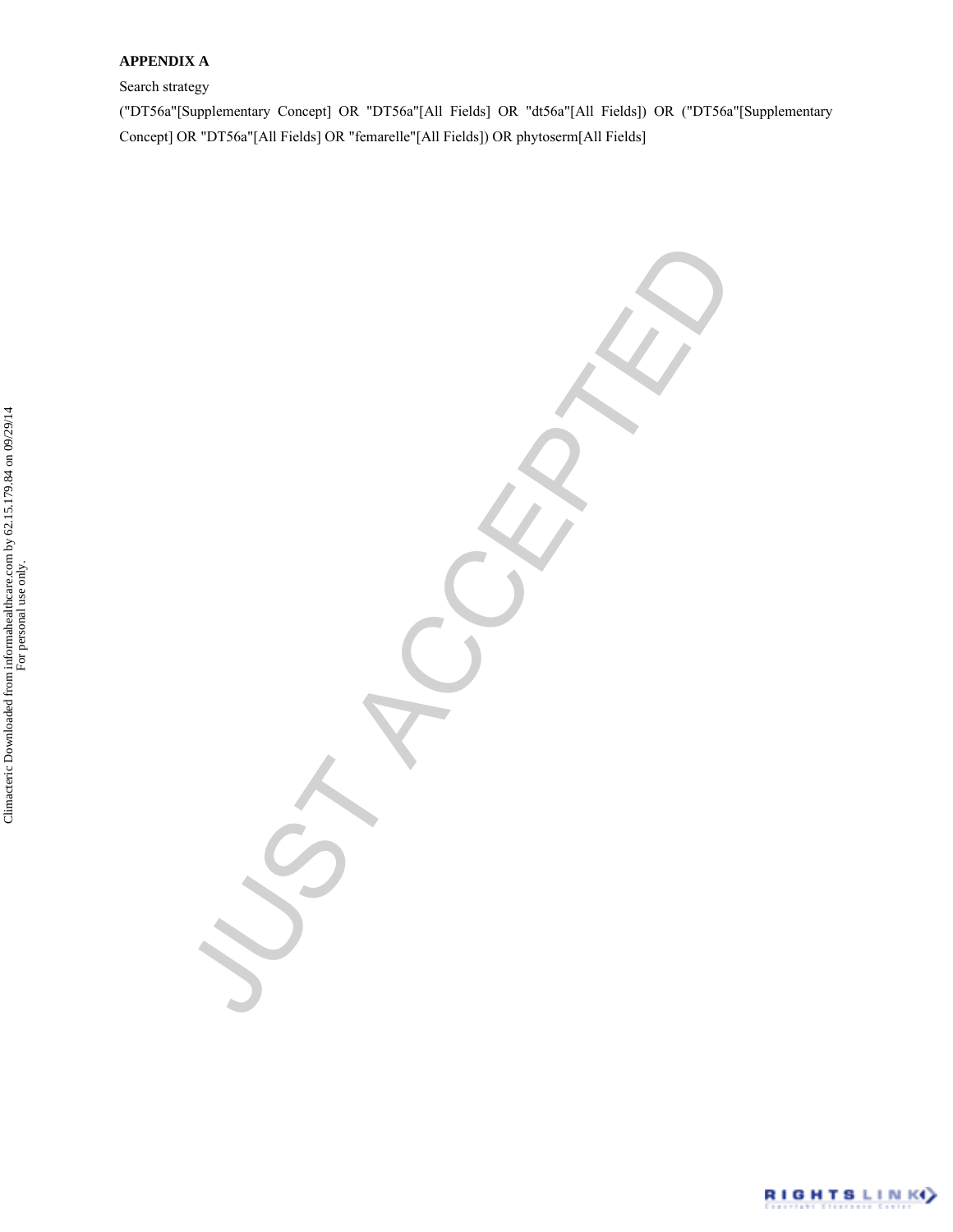# **Table Legends**

# **Table 1. summary of laboratory studies**

|                                      | <b>OBJECTIVE</b>                                   | <b>METHODS</b>                                                                                                                                                                                                                                                                                                                                                                                                                                                                | <b>MAIN RESULTS</b>                                                                                                                                                                                                                                                                                                                                                                                                                                                                                                                                                                                                                     |
|--------------------------------------|----------------------------------------------------|-------------------------------------------------------------------------------------------------------------------------------------------------------------------------------------------------------------------------------------------------------------------------------------------------------------------------------------------------------------------------------------------------------------------------------------------------------------------------------|-----------------------------------------------------------------------------------------------------------------------------------------------------------------------------------------------------------------------------------------------------------------------------------------------------------------------------------------------------------------------------------------------------------------------------------------------------------------------------------------------------------------------------------------------------------------------------------------------------------------------------------------|
| Somjen et<br>al., $2003^{12}$        | estrogenic effects of<br>DT56a                     | Effects of DT56a and DT56 + Raloxifene on vascular animals<br>tissues (aorta and the left ventricle of the heart).                                                                                                                                                                                                                                                                                                                                                            | DT56a has similar effects on vascular tissues like that of E2, probably<br>mediated via common receptor(s).                                                                                                                                                                                                                                                                                                                                                                                                                                                                                                                             |
| Somjen et<br>al., 2003 <sup>14</sup> | estrogenic effects of<br>DT56a                     | Effects of E2, DT56a and DT56+ Raloxifene on bone and cartilage<br>of immature or ovariectomized female rats, by measuring the<br>changes in the specific activity of the BB isozyme of CK.                                                                                                                                                                                                                                                                                   | DT56a acts as a SERM stimulating skeletal tissues without affecting the<br>uterus.                                                                                                                                                                                                                                                                                                                                                                                                                                                                                                                                                      |
| Somjen et<br>al., $2005^{10}$        | estrogenic effects of<br>DT56a                     | Effects of long term treatment (two months) with DT56a on the<br>skeletal tissues of intact and ovariectomised adult rats.                                                                                                                                                                                                                                                                                                                                                    | DT56a was as effective as E2 in reversing the bone changes caused by<br>Wistar ovariectomized (OVX) in rats.                                                                                                                                                                                                                                                                                                                                                                                                                                                                                                                            |
| Somjen et<br>al., 2006 <sup>6</sup>  | estrogenic effects of<br>DT56a                     | Effects of DT56a in vitro on human-derived bone cultured Ob, by<br>measuring its effects, at different concentrations, on DNA synthesis,<br>CK and alkaline phosphatase (ALP) specific activities as well as<br>changes in intracellular [Ca(2+)] concentrations.                                                                                                                                                                                                             | DT56a stimulated sex-specifically female-derived Ob, indicating its unique<br>nature compared to the compounds currently used for postmenopausal<br>osteoporosis by being bone-forming and not only an anti-resorptive agent.                                                                                                                                                                                                                                                                                                                                                                                                           |
| Somjen et<br>al., 2011 <sup>11</sup> | estrogenic effects of<br>DT56a                     | Effects of DT56a in vitro on human-derived bone cultured Ob when<br>grown in high glucose concentration (HG).                                                                                                                                                                                                                                                                                                                                                                 | HG increased constitutive CK but, the response of CK activity and DNA<br>synthesis to E2 treatment was reduced. In contrary, DT56a was found to be<br>active (as measured by CK activity and DNA synthesis) in both normal and<br>high. HG decreases the hormonal responsiveness and might block<br>important effects of estrogenic compounds, most likely contributing to their<br>decreased skeletal preserving properties in hyperglycemic women. In Ob<br>from post-menopausal women grown in HG, ERs mRNA expressions were<br>unchanged. On the other hand, in Obs from pre-menopausal women HG<br>increased ERs mRNA expressions. |
| Somjen et<br>al., $20074$            | Interaction between<br>DT56a and E2                | Interaction between DT56a and E2, at supra physiological doses, in<br>different tissues in both intact and ovariectomized female rats, as<br>well as in human cultured vascular and bone cells.                                                                                                                                                                                                                                                                               | DT56a is a SERM: it stimulated different parameters similar to E2, but<br>when given simultaneously, at supra physiological doses, inhibited these<br>E2's effects.                                                                                                                                                                                                                                                                                                                                                                                                                                                                     |
| Oropeza et<br>al., $2005^{15}$       | estrogenic effects of<br>DT56a                     | Food supplement (3.4 or 10.2 mg/kg) and conjugated equine<br>estrogens (CEE, 31 or 100 mcg/kg) were orally administered, daily<br>during 14 days to ovariectomized rats. At the end of treatment, the<br>following determinations were done: dry and wet uterine weight,<br>vaginal epithelium condition, and uterine serotonin-induced<br>contractile response. A group treated with 17beta-estradiol was<br>included as control for serotonin-induced contractile response. | Food supplement did not display clear estrogenic effects on vaginal<br>epithelium, uterine weight or myometrial sensitivity to serotonin, whereas<br>high doses of conjugated equine estrogens showed estrogenic action.                                                                                                                                                                                                                                                                                                                                                                                                                |
| Shabat et<br>al., 2013 <sup>17</sup> | metabolic and<br>immunological<br>effects of DT56a | DT56a was orally administered to mice in three animal models:<br>leptin deficiency, high-fat diet supplementation and immune-<br>mediated hepatitis. Liver damage and immunological status were<br>assessed.                                                                                                                                                                                                                                                                  | Oral administration of DT56a promotes a hepatoprotective effect<br>associated with an alteration in the distribution of Tregs and NKT cells.                                                                                                                                                                                                                                                                                                                                                                                                                                                                                            |
| Pluchino et<br>al., $2009^9$         | neuroendocrine<br>effect of DT56a                  | Five groups of Wistar ovariectomized (OVX) rats received one of the<br>following treatments: oral DT56a administration at doses of 6, 12,<br>60, and 120 mg kg(-1) day(-1) or estradiol valerate at a dose of 0.05<br>mg kg(-1) day(-1) for 14 days. One group of fertile and one group of<br>OVX rats receiving placebo were used as controls. The                                                                                                                           | This study demonstrated that DT56a positively affects brain<br>neurosteroidogenesis and the opiatergic system: DT56a exerts an<br>estrogen-like effect on selective areas related to mood, cognition, and<br>homeostasis control, presenting a specific pattern of interaction with the<br>brain function.                                                                                                                                                                                                                                                                                                                              |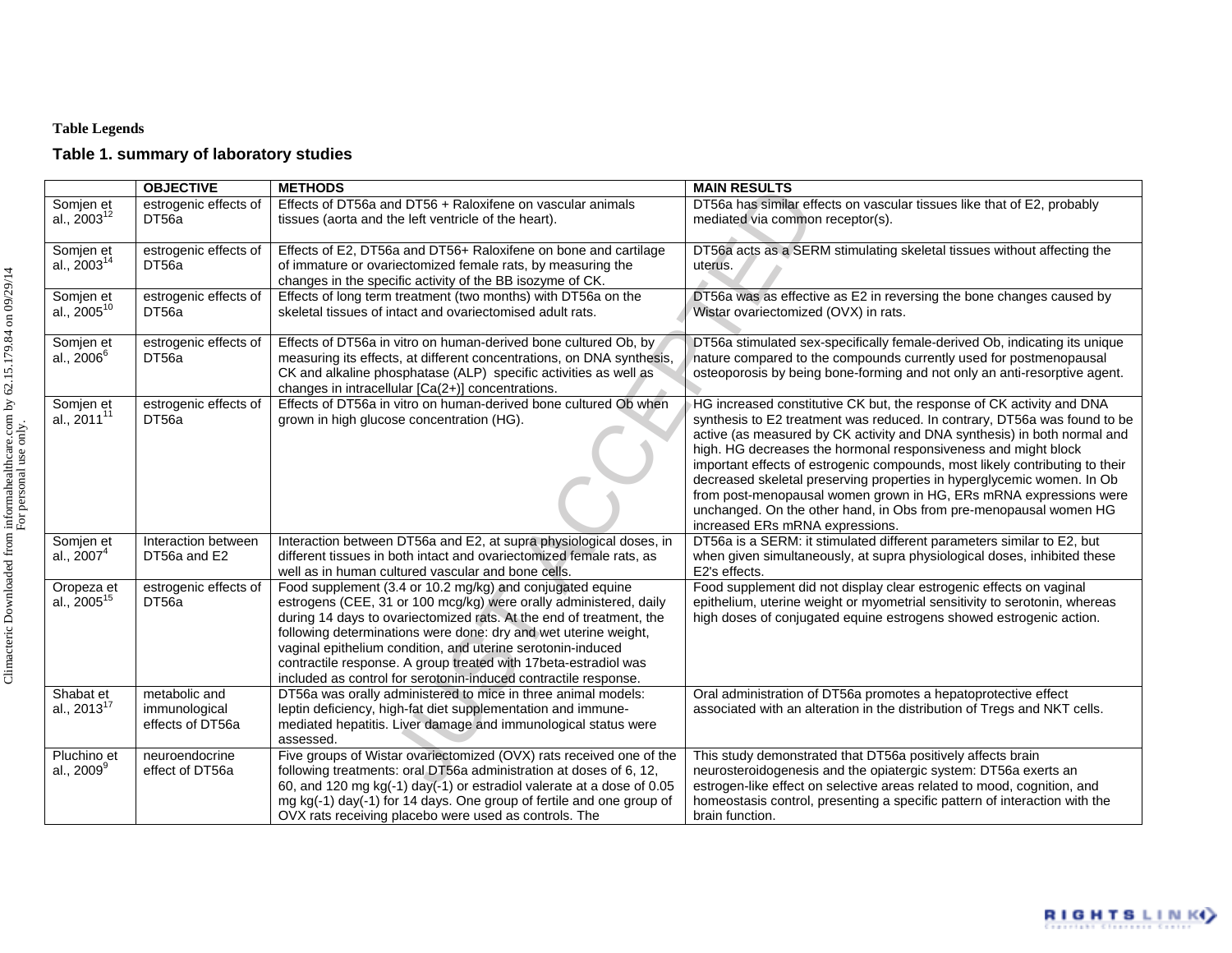|  | concentration of allopregnanolone was assessed in the frontal and                                                                        |  |
|--|------------------------------------------------------------------------------------------------------------------------------------------|--|
|  | parietal cortex, hippocampus, hypothalamus, anterior pituitary, and<br>serum, whereas the content of beta-endorphin was evaluated in the |  |
|  | frontal and parietal cortex, hippocampus, hypothalamus,                                                                                  |  |
|  | neurointermediate lobe, anterior pituitary, and plasma.                                                                                  |  |

The American pituliary, and plasma.<br>Beeptor; Ob: osteoblasts, SERM: selective estrogen receptor modulator<br>Acceptor; Ob: osteoblasts, SERM: selective estrogen receptor modulator CK: creatine kinase; E2: estradiol-17beta; ER: estrogen receptor; Ob: osteoblasts, SERM: selective estrogen receptor modulator